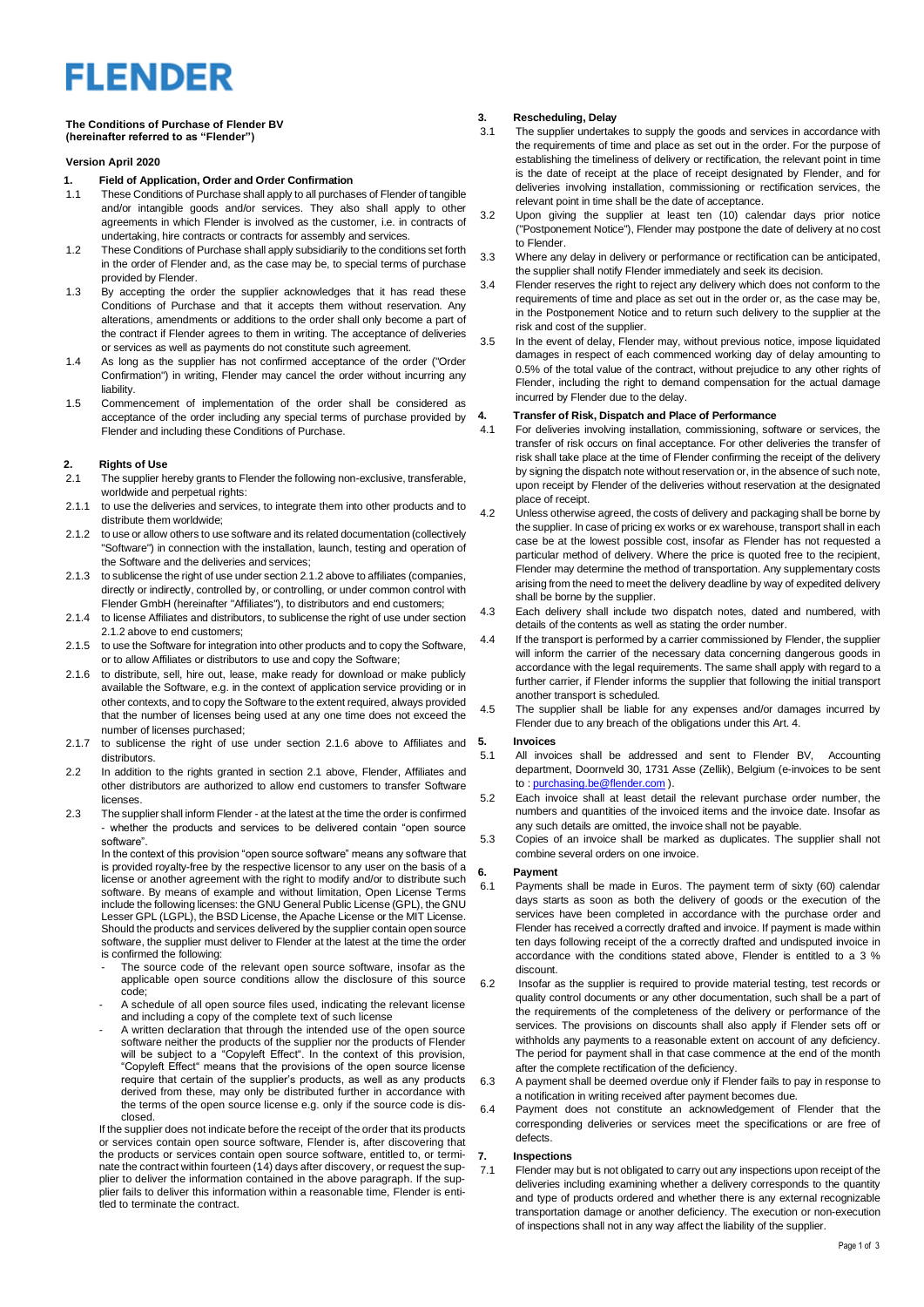7.2 Should Flender, however, discover any deficiency in the course of such 12. inspections or at a later stage, it shall inform the supplier of such deficiency within a reasonable time.

# **8. Warranty**

- The supplier warrants (i) that it has title to the goods (ii) that the goods are free and clear of any security interest, lien or encumbrances, (iii) that the goods are newly manufactured and meet the agreed specifications, (iv) that the goods are free from defects in design, material and workmanship, without development defects or manufacturing defects, are fit for purpose and conform with all applicable legal and administrative requirements, applicable industry standards, norms and safety regulations in Belgium, at the place of receipt and at the designated place of use, (v) that it will carry out the services within the time periods agreed and with all reasonable care and skill in accordance with all applicable laws and all provisions agreed in the contract, in particular the service levels, and (vi) that it has examined any Software for viruses and security gaps and has removed any viruses and security gaps prior to the delivery of the Software.
- 8.2 If in the order reference is made to technical, safety, quality or other provisions and documents which are not appended to the order, the supplier shall be considered to be familiar therewith, unless the supplier has notified Flender of the contrary in writing immediately.
- 8.3 If Flender notifies to the supplier that any goods or services fail to meet any of the warranties specified in Art. 8.1, the supplier shall at its own expense and at the discretion of Flender without undue delay either (i) repair the deficiency or (ii) provide re-performance of services or replacement of deliveries. Flender may as well choose to (iii) demand a reduction in price, (iv) cancel the contract in whole or in part without incurring any liability, (v) claim damages in lieu of performance or (vi) undertake itself any repair or re-performance of service or replacement of delivery or arrange for such to be done, all at the expense of the supplier.
- 8.4 The supplier shall indemnify Flender against any and all cost (including those related to the transportation, de-installation, re-installation and commissioning in connection with the performance of the warranty obligations), any damage of whatever nature or liability arising from supplier's non-compliance with any warranty or other obligation under this Art. 8.
- 8.5 Insofar as no statutory provisions provide for a longer period, the warranty 13. period shall be three years. The warranty period shall start to run with the transfer of risk as defined in Art. 4.1. If the supplier provides subsequent performance or repairs, the warranty period shall start to run again.
- 8.6 With regard to hidden defects, Flender shall keep its warranty rights even after the warranty period has elapsed in accordance with the Belgian statutory provisions in relation to hidden defects (articles 1641-1649 Belgian Civil Code).
- 8.7 Should a third party demand compensation from Flender in relation to a deficiency of goods and services provided by the supplier, the supplier undertakes to support Flender in the defense of the claim, intervene voluntarily in any proceedings, whether they be judicial or extra-judicial, and to make available to Flender all relevant documentation and information, and to bear all 14. the costs and fees related to the defense of Flender.
- 8.8 The supplier undertakes to take out adequate insurance to cover its warranty risks and undertakes to furnish evidence thereof to Flender upon request.

#### **9. Third Party Rights**

- 9.1 The supplier undertakes to inform Flender in relation to the goods and services provided by supplier of any possible conflicting third party rights, i.e. intellectual property rights.
- 9.2 The supplier shall indemnify Flender against any possible cost, any damage of whatever nature or liability in direct or indirect relation to any infringement or alleged infringement of third party rights, i.e. intellectual property rights, in relation to the goods and services provided by supplier.
- 9.3 In addition, the supplier undertakes at its own expense, at Flender's first request and at the discretion of Flender, either to replace or modify the infringing or allegedly infringing goods with equivalent, non-infringing goods or to obtain a license in favor of Flender for continued usage.

#### **10. Provided Material**

Material provided by Flender remains the property of Flender and is to be labeled as property of Flender and stored and administered separately. Its use is limited to the orders of Flender only. The storage and the use are at the exclusive risk of the supplier.

### **11. Confidentiality**

- 11.1 Any tools, patterns, samples, models, profiles, drawings, standard specification sheets, printing templates, documents, materials and other information (collectively "Information") provided by Flender shall remain the property of Flender and shall, without the prior written consent of Flender, not be made available to any third party nor used for any other purposes than those contractually agreed. Such Information shall be protected against unauthorized access or use. The supplier is obliged to return any Information to Flender upon first request.
- 11.2 In the event of the supplier's non-compliance with the obligations stated in Art. 11.1, Flender shall be entitled to withdraw from the contract either in full or in part and/or to demand compensation.
- 11.3 The provisions of this Art. 11 shall remain in place for a period of ten years after termination for whatever reason or expiration of the respective contract.

#### **12. Data Protection**

- 12.1 The supplier shall adhere to any applicable data protection law and shall implement appropriate technical, physical and organisational security measures to protect Personal Data against loss and unlawful processing. The supplier shall keep Personal Data confidential and shall not disclose Personal Data in any way to any third party without the prior written approval of Flender, except where Personal Data need to be disclosed to a competent public authority to comply with a legal obligation or as required for audit purposes.
- <span id="page-1-0"></span>12.2 In its capacity as data processor, the supplier shall and shall procure that its employees only process Personal Data: (i) in accordance with Flender' instructions; or (ii) where required by applicable data protection law. In the event of a Personal Data Breach, the supplier shall promptly (i) take adequate remedial measures, (ii) provide Flender with all relevant information and (iii) fully cooperate with Flender. The supplier shall not transfer or disclose Personal Data to any party located outside the European Economic Area without the express prior written approval of Flender. Flender and Flender' nominated representative(s) shall, subject to the reasonable business security requirements, have the right to audit the supplier's compliance with the obligations under this Art[. 12.2.](#page-1-0)
- 12.3 All Personal Data shall be immediately returned to Flender and/or deleted upon Flender' first request after the termination of the agreement.
- 12.4 For the purpose of the above "Personal Data" shall mean any information relating to an identified or identifiable Data Subject. "Data Subject" shall mean any individual who can be identified, directly or indirectly, in particular by reference to an identifier such as a name, an identification number, location data, an online identifier or to one or more factors specific to the physical, physiological, genetic, mental, economic, cultural or social identity of that natural person. "Personal Data Breach" shall mean a breach of security leading to the accidental or unlawful destruction, loss, alteration, unauthorised disclosure of, or access to, Personal Data transmitted, stored or otherwise processed. "Non-Adequate Country" shall mean a country that is deemed not to provide an adequate level of protection of Personal Data within the meaning of the general data protection regulation 2016/679 of the European Parliament on the protection of natural persons with regard to the processing of personal data and on the free movement of such data.

#### **13. Subcontracting to Third Parties, Assignment of rights and obligations**

- 13.1 The supplier shall without the prior written consent of Flender not be allowed to subcontract the contract with Flender to any third party or to transfer the contract or any rights or obligations thereunder to any third party. In case of noncompliance, Flender shall be entitled to terminate the contract either in full or in part and/or to demand compensation.
- Flender may entirely or partly transfer the contract and any rights and obligations thereunder to any of its Affiliates and – in connection with any type of merger, divestiture or any other type of business reorganization or business combination, including the establishment of joint venture companies – to any third party.

#### **14. Termination**

14.1 Flender may, by giving written notice to the supplier, terminate the contract, in whole or in part, without liability to the supplier and save of any other rights and claims Flender may have, with effect from the date specified in the termination notice, if the supplier:

voluntarily files a petition in bankruptcy or has such a petition involuntarily filed against it or is liquidated or suffers from other circumstances that negatively affect its ability to obtain credit;fails to perform any of its contractual obligations, provided that where such breach is capable of remedy, the supplier fails to remedy such breach without undue delay of being notified of such breach by Flender.

- 14.2 In the event of termination, Flender may continue to utilize existing facilities, deliveries or services already performed by the supplier in exchange for reasonable payment.
- 14.3 In case of a termination pursuant to Art. 14.1.2 , the supplier shall compensate Flender upon first request for any damage of whatever nature with a minimum fixed penalty of 15 % of the total value of the contract.
- 14.4 Flender may terminate the contract, in whole or in part, for its convenience at any time by giving at least twenty (20) calendar days notice to the supplier. In such case, the supplier shall be entitled to receive payment for all the services, works and delivieries performed prior to the date of termination. The supplier shall not be entitled to claim any damage whatsover, including damage for lost profits and expenses incurred due to the termination of the contract.

#### **15. Flender Code of Conduct, Security in the Supply Chain**

- 15.1 The supplier must observe the principles and requirements of the "Code of Conduct for Flender Suppliers", which supplier acknowledges to have received (referred to hereinafter as the "Code of Conduct"). Furthermore, the supplier must do its utmost to provide the Code of Conduct to its own suppliers and persuade them to duly respect its principles and requirements.
- The supplier is obliged to comply with the laws of the applicable legal system(s). In particular, the supplier will not engage, actively or passively, nor directly or indirectly in any form of bribery, in any violation of basic human rights of employees or any child labor. Moreover, the supplier will take responsibility for the health and safety of its employees, the supplier will act in accordance with the applicable environmental laws and will use best efforts to promote the Flender Code of Conduct among its own suppliers.